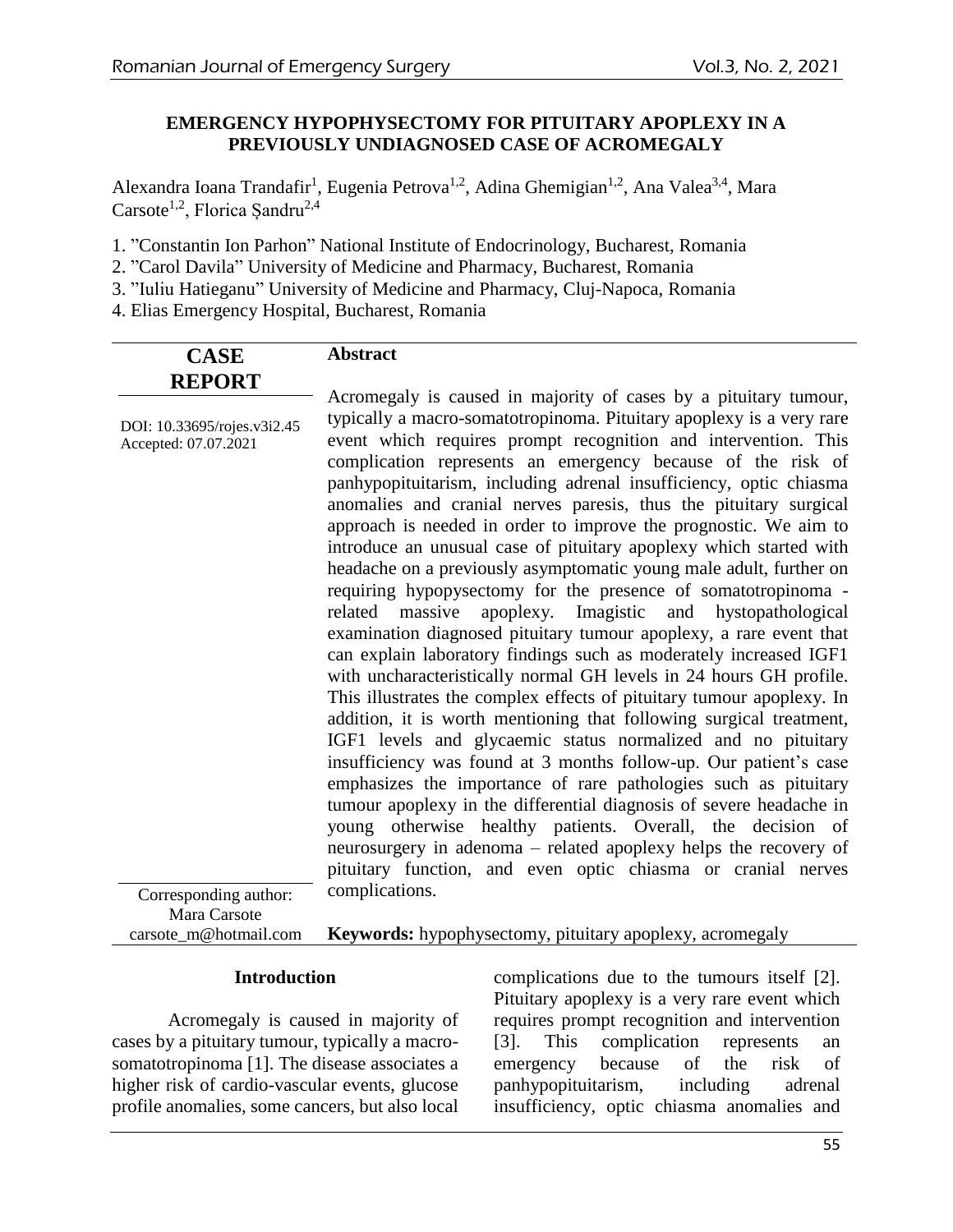cranial nerves paresis, thus the pituitary surgical approach is needed in order to improve the prognostic. The larger tumour, the presence of other co-morbidities like diabetes mellitus might increase the risk of this unusual disease [4,5]. Some cases are treated conservatory, but most of them are considered an emergency, thus it is mandatory to rapidly address a neurosurgical approach [6]. Also, the conditions involve a medical emergency which is linked to the presence of panhypopituitarism, especially acute, secondary adrenal insufficiency [7].

We aim to introduce an unusual case of pituitary apoplexy which started with headache on a previously asymptomatic young male adult, further on requiring hypopysectomy for the presence of somatotropinoma - related massive apoplexy.

The patient agreed for anonymously presentation of his medical records from different hospitals.

# **Case presentation**

A 26 year-old male patient without previous medical history, or family history of any disease, presented to the Emergency Room for severe headache accompanied by nausea and emesis. The patient was hemodynamically and respiratory stable. No neurological deficits or diplopia were present. He was treated with non-opioid analgesics, with poor response. Emergent MRI (magnetic resonance imaging) without contrast was performed at emergency room and it detected a pituitary macroadenoma of 18.5/23/25 mm (millimetre). The patient was therefore referred for further investigation.

On admission in our Institute, clinical examination of the patient revealed blood pressure of 130/80 mmHg, body mass index BMI of 32.24 kg/m2. Physical appearance was acromegaly-like with prominent supraorbital ridge, broad nose, large lips, macroglosia, coarsening of facial features and enlarged hands and feet. Photographic review suggested the onset of acromegalic features 5 years ago.

Laboratory evaluation revealed hepatic cytolysis and hypercholesterolemia (Table 1). Glycaemic status showed a fasting plasma glucose level of 146 mg/dL (normal range: 70- 105) and glycosylated haemoglobin level of 10.4% (normal range: 4.8-5.9) (Table 1). The mean value of 24 hours GH (Growth Hormone) profile was 0.56 ng/mL and IGF1 (Insulin-like Growth Factor) was 393.3 ng/mL (normal range: 94-271) (Table 1,7).

| <b>Parameter</b>              | Value 1* | Value 2** | Normal       | <b>Units</b>  |  |
|-------------------------------|----------|-----------|--------------|---------------|--|
| Ionic calcium                 | 3.92     | NA        | 3.9-4.9      | mg/dL         |  |
| Total calcium                 | 9.5      | 9.34      | 8.4-10.2     | mg/dL         |  |
| Serum<br>phosphorus           | 5.4      | 3.81      | $2.3 - 4.7$  | mg/dL         |  |
| fasting<br>glycaemia          | 146      | 92.1      | 70-105       | mg/dL         |  |
| Glycosylated<br>hemoglobin    | 10.4     | 5.2       | $4.8 - 5.9$  | $\frac{0}{0}$ |  |
| Total<br>cholesterol          | 203      | 159.3     | $0 - 200$    | mg/dL         |  |
| Triglycerides                 | 57       | 28.3      | $0 - 149$    | mg/dL         |  |
| HDL-<br>cholestrol            | 67       | 58.9      | $40 - 60$    | mg/dL         |  |
| LDL-<br>cholesterol           | 126      | 95        | 60-160       | mg/dL         |  |
| Magnesium                     | 1.9      | 2.04      | $1.6 - 2.55$ | mg/dL         |  |
| Sodium                        | 138      | 143       | 136-145      | mmol/L        |  |
| Potassium                     | 4.5      | 4.94      | $3.5 - 5.1$  | mmol/L        |  |
| Chlorine                      | 105      | 104.8     | 94-111       | mmol/L        |  |
| Total proteins                | 8.1      | NA        | $6.4 - 8.3$  | g/dL          |  |
| Urea                          | 44       | 33.1      | $15 - 50$    | mg/dL         |  |
| Creatinine                    | 0.79     | 0.88      | $0.5 - 1.2$  | mg/dL         |  |
| Uric acid                     | 5.7      | 5.1       | $2.6 - 6$    | mg/dL         |  |
| *Preoperative - November 2021 |          |           |              |               |  |

*\*\*Postoperative - March 2022* 

**Table 1 - The biochemistry panel before and 3 months after surgery**

High IGF1 in addition to facial features were consistent with the diagnostic of acromegaly. Thyroid evaluation showed a low T3 (triiodothyronine) level of 62.43 ng/mL (normal range: 80-200) with TSH (Thyroid Stimulating Hormone) of 0.64 µUI/mL (normal range: 0.5-4.5) which is consistent with mild central hypothyroidism (Table 2).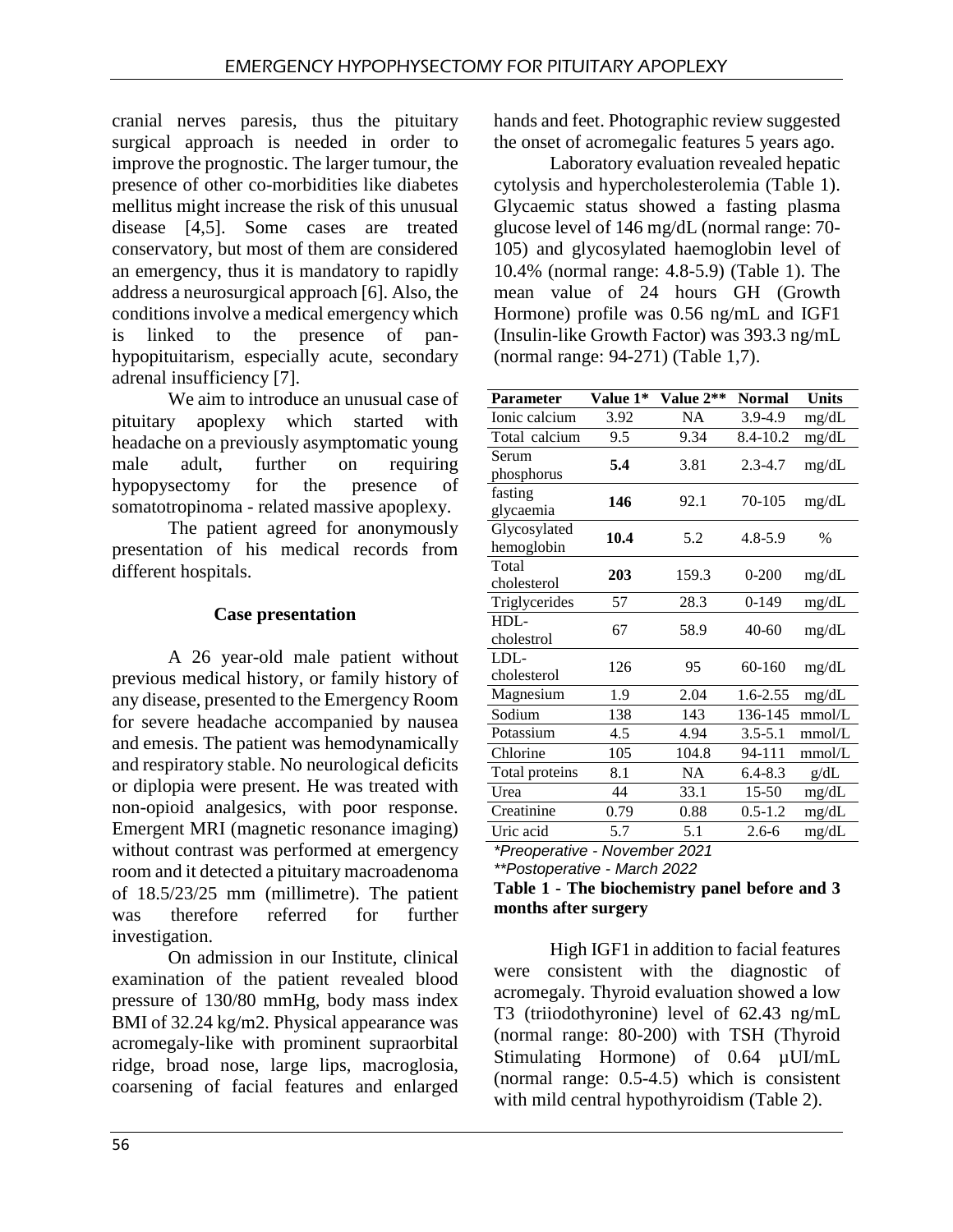The endocrine panel further showed hypogonadotropic hypogonadism, with level of total plasma testosterone of 0.81 ng/mL (normal ranges: 2.49-8.36) and LH (Luteinizing Hormone) level was 2.63 mIU/mL (normal ranges: 1.7-8.6) (Table 4), and low prolactin level of 3.18 ng/mL (normal ranges: 4.04-15.2) (Table 6). ACTH (Adrenocorticotropic Hormone) and cortisol levels were low normal (Table 5), but partial central adrenal insufficiency could not be ruled out considering that an ITT (insulin tolerance test) test could not be performed due to the clinical status and associated newly detected secondary diabetes mellitus. These anomalies are consistent with the diagnostic of hypopituitarism due to macroadenoma and associated apoplexy.

| <b>Parameter</b> | <b>Value 1*</b> | <b>Value 2**</b>                       | <b>Normal</b> | <b>Units</b> |
|------------------|-----------------|----------------------------------------|---------------|--------------|
| <b>TSH</b>       | 0.64            | 1.5                                    | $0.5 - 4.5$   | $\mu$ UI/mL  |
| FT4              | 10.7            | 11.95                                  | $9 - 19$      | pmol/l       |
| T3               | 62.43           | NA                                     | 80-200        | ng/dL        |
| Plasma           | ${<}1$          | <b>NA</b>                              | $5.17-$       |              |
| calcitonin       |                 |                                        | 9.82          | pg/mL        |
| -<br>$\sim$ .    | . .             | $\cdot$<br>$\sim$ $\sim$ $\sim$ $\sim$ |               |              |

*\*Preoperative - November 2021*

*\*\*Postoperative - March 2022* 

**Table 2 - The thyroid hormonal panel before and 3 months after surgery**

Bone turnover marker CrossLaps was inhibited and bone formation marker osteocalcin was increased (Table 3). Hypovitaminosis D was also detected. Low bone mineral density for age and gender was not found on central DXA (Dual-Energy X0Ray Absorptiometry) examination (Table 9).

| <b>Parameter</b>              | Value<br>1* | Value<br>$2**$ | Normal             | <b>Units</b> |  |
|-------------------------------|-------------|----------------|--------------------|--------------|--|
| $25$ -hydroxy-<br>vitamin D   | 14.4        | 25.3           | $30-100$           | ng/mL        |  |
| CrossLaps                     | 1.49        | <b>NA</b>      | $0.162 -$<br>0.436 | ng/mL        |  |
| Osteocalcin                   | 55.65       | NA             | $11 - 43$          | ng/mL        |  |
| Parathormone                  | 49.56       | NA             | 15-65              | pg/mL        |  |
| *Preoperative - November 2021 |             |                |                    |              |  |

*\*\*Postoperative - March 2022* 

**Table 3 - Bone metabolism panel before and 3 months after surgery**

| <b>Parameter</b> | Value 1* | Value 2** | <b>Normal</b>       | Units |
|------------------|----------|-----------|---------------------|-------|
| <b>FSH</b>       | 3.68     | 5.07      | $1.5 - 12.4$ mIU/mL |       |
| LH               | 2.63     | 5.42      | $1.7 - 8.6$         |       |
| Total plasma     | 0.81     | 2.68      | 2.49-8.36           | ng/mL |
| testosterone     |          |           |                     |       |
| Free             | 3.29     |           | 1-28.28             |       |
| testosterone     |          |           |                     | pg/mL |

*\*Preoperative - November 2021*

*\*\*Postoperative - March 2022* 

**Table 4 - Pituitary-gonadal axis hormonal panel before and 3 months after surgery**

| <b>Parameter</b>           |       | Value $1^*$ Value $2^{**}$ | <b>Normal</b>        | <b>Units</b> |
|----------------------------|-------|----------------------------|----------------------|--------------|
| <b>ACTH</b>                | 23.21 | 25.34                      | $3-66$               | pg/mL        |
| Morning<br>plasma cortisol | 11.34 | 12.94                      | 4.82-19.5 $\mu$ g/dL |              |
|                            |       |                            |                      |              |

*\*Preoperative - November 2021*

*\*\*Postoperative - March 2022* 

**Table 5 - Pituitary-adrenal axis hormonal panel before and 3 months after surgery**

| <b>Parameter</b> | Value 1* | Value 2** | <b>Normal</b>            | Units |
|------------------|----------|-----------|--------------------------|-------|
| GН               | 0.534    | 0.06      | $0.02 - 6.88$            | ng/mL |
|                  | 393.3    | 167.6     |                          | ng/mL |
| IGF1             | (normal) | (normal)  |                          |       |
|                  | ranges:  | ranges:   |                          |       |
|                  | 94-271)  | $83-262$  |                          |       |
| PRI.             | 3.18     | 7.17      | 4.04-15.2 $\text{ng/mL}$ |       |

*\*Preoperative - November 2021 \*\*Postoperative - March 2022* 

**Table 6 - Pituitary-somatotropic axis hormonal panel before and 3 months after surgery**

| IGF 1            | November 2021 | <b>Units</b> |
|------------------|---------------|--------------|
| Value 1          | 0.53          | ng/mL        |
| Value 2          | 0.74          | ng/mL        |
| Value 3          | 0.57          | ng/mL        |
| Value 4          | 0.4           | ng/mL        |
| 24 hours profile | 0.56          | ng/mL        |

**Table 7 - GH profile/24 hours before surgery**

| March 2022:-75 mg glucose per os is administered |      |              |             |      |      |
|--------------------------------------------------|------|--------------|-------------|------|------|
| time(minutes)                                    | 0'   | $30^{\circ}$ | 60'         | 90'  | 120' |
| GH(ng/mL)                                        | 0.06 | 0.06         | 0.07        | 0.06 | 0.06 |
| glucose<br>(mg/dL)                               | 78.1 | 183.4        | 186.8 160.1 |      | 95.4 |

**Table 8 - GH in OGGT 3 months after surgery**

IV (intravenous) contrast MRI detected an inhomogeneous pituitary tumour with haemorrhage and necrosis with maximum diameters of 15 mm (transverse) /12 mm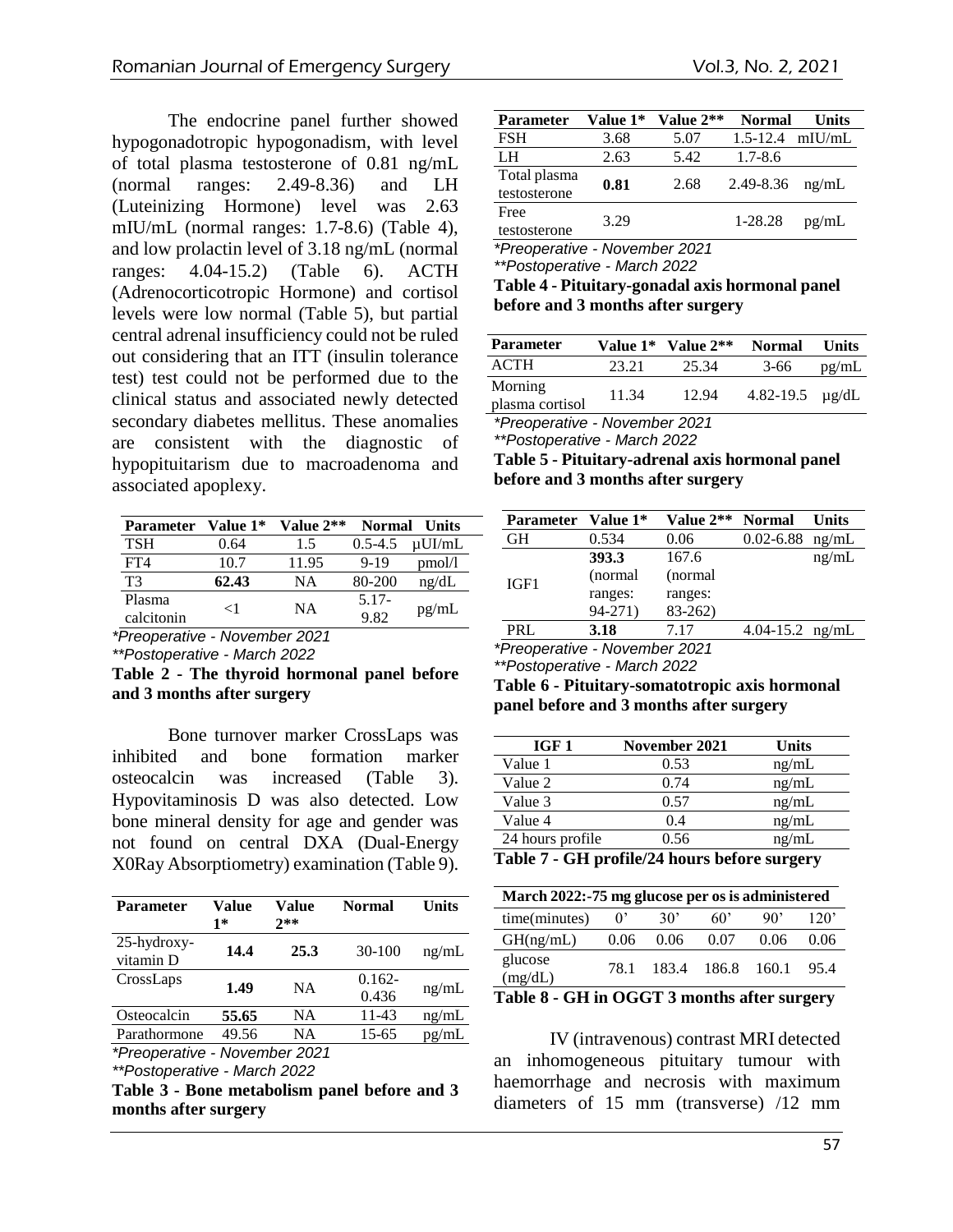(cranio-caudal) /13 mm(antero-posterior) with particular imaging features that recommended neurosurgery (Figure 1).

| <b>Regions</b> | BMD(g/cm2) | <b>Z-score (SD)</b> |
|----------------|------------|---------------------|
| $1.1 - 4$      | 1.249      | $-0.4$              |
| femoral neck   | 1.015      |                     |
| total hip      | 1.119      | -03                 |

**Table 9 - DXA results (BMD=bone mineral density)**

| Immunohystochemistry |              |  |
|----------------------|--------------|--|
| GН                   | positive     |  |
| PRL                  | positive     |  |
| <b>FSH</b>           | negative     |  |
| LH                   | negative     |  |
| <b>TSH</b>           | negative     |  |
| <b>ACTH</b>          | negative     |  |
| Ki 67                | positive 15% |  |

**Table 10 - Immunohystochemistry assessment of pituitary adenoma**

The patient underwent transsphenoidal hypophysectomy with favourable postoperative outcome. The hospitalization was for a few days, without peri-operatory complications. The subject was discharged and had a good clinical evolution after surgery. The headache was remitted. Hystopathological and immunohystochemical examination confirmed the diagnostic of mamosomatotropic pituitary adenoma apoplexy that displayed 85% of the tumor volume (Table 10).

At follow-up, after 3 months, normal glycaemic status was observed (Table 1), thus GH in OGTT (oral glucose tolerance test) was performed, and GH suppression was detected (Table 8). The level of IGF1 was 167.6 ng/mL (normal ranges: 83-262) (Table 6). The endocrine panel included normal thyroid function (Table 2) and thyroid ultrasound without pathological changes (Figure 3) and morning plasma cortisol, testosterone and prolactin with levels within normal ranges (Tables 4 to 6).



**Figure 1 - Preoperative MRI Transversal and sagital plane reaveal an inhomogenous pituitary tumor with hemorrhage and necrosis with maximum diameters of 15mm/12 mm/13 mm.** 

IV contrast MRI revealed: hypophysis tumor ablation, without residual tumour tissue, postoperative empty sella, left frontal cyst of 12 mm, nasal septum deviation, normal optic chiasm and cavernous sinuses, low neurohypophyseal T1 signal and right posterior clinoid apophysis, adipose tissue with micronodular aspect of  $4/4.7$  mm, adenohypophysis at the level of sella turcica (Figure 2). Based on the endocrine exam following the neurosurgical procedure, the acromegaly was remitted, either due to apoplexy, either due to hypohysectomy, or both.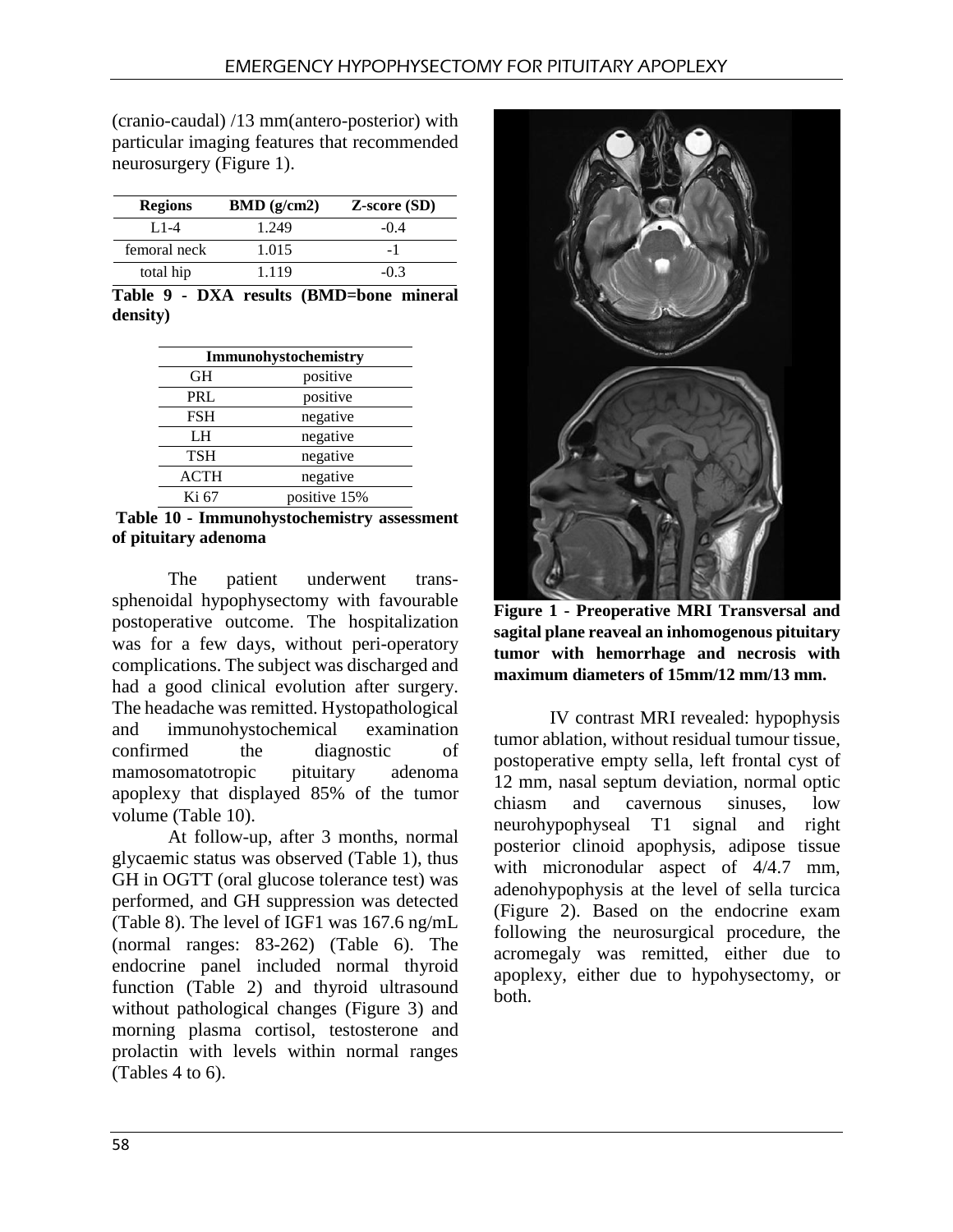

**Figure 2 - Three months later MRI scan described hypophyseal tumor ablation, without residual tumoral tissue, postoperative empty sella**



**Figure 3 - Thyroid ultrasound: Right thyroid lobe: 2/1.78/4.22cm, isthmus: 0.4cm, Left thyroid lobe:2/1.8/3.86cm, Echostructure: isoechoic, fine granular, low Doppler signal, laterocervical region: inflammatory polyadenopathies.**

## **Discussion**

This male case points out a form of lifethreatening complication, namely pituitary apoplexy, involving a somatotropinoma. Surgical approach represents the management of choice in most of the cases, especially with large tumours in order to provide the best outcome [1,2]. In the meantime, in cases with headache symptomatic medication is provided while life-threatening acute adrenal insufficiency of central cause requires glucocorticoids substitution. A part from being an emergency, pituitary apoplexy is still a challenging situation due to its recognition because the patient might be apparently healthy, without a prior diagnostic of an endocrine tumour or a genetic syndrome like multiple endocrine neoplasia that increases the risk of an having a pituitary adenoma [2,5].

This report describes a patient with acromegalic clinical features and pituitary tumour apoplexy, an infrequent disease which requires a multidisciplinary team. A review of his photographs indicated changes in appearance starting 5 years ago, at the age of 21. His height was similar to the genetic potential height. The patient has no family history of acromegaly. Considering that this is a case of a young patient with a rare condition, genetic testing would be useful. The genetic panel should take into consideration AIP, menin mutations, etc. [8].

Pituitary apoplexy is a rare clinical occurrence [9]. The cause of tumour apoplexy remains debatable. Due to its large size, one possible cause of tumour apoplexy could be vascular compression. Another possible cause to be taken into account is previously undiagnosed

diabetes mellitus, or the interaction of them both [10].

Surgical treatment was performed not only to prevent recurrence, but also to ensure decompression of the healthy remaining adenohypophysis.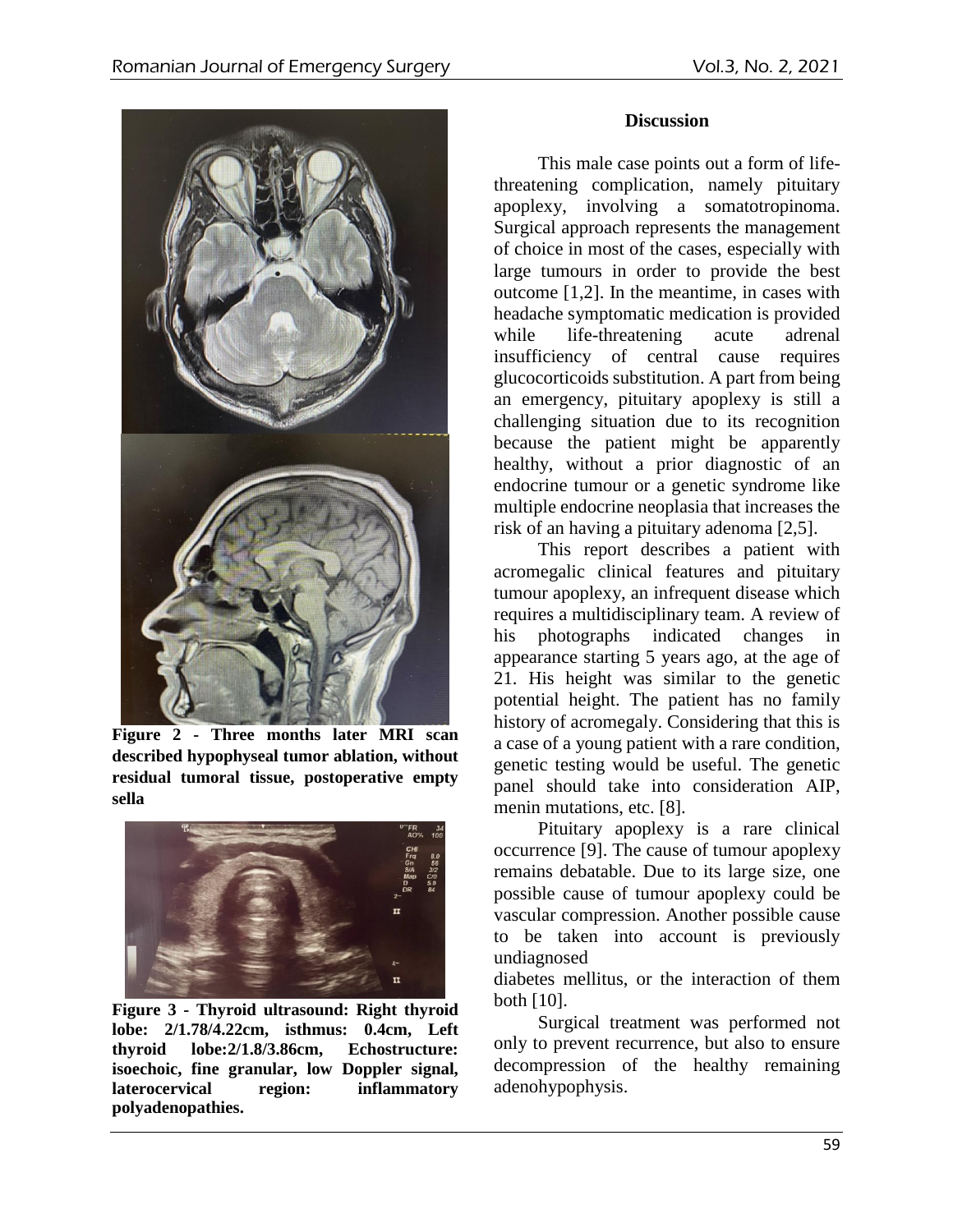Even though adrenal insufficiency remains uncertain, due to the low prolactin level, there should still be a high suspicion of ACTH deficiency. Considering that the patient denied an ITT, close monitoring of haemodynamic status is necessary, especially during infection, events causing low vascular volume and other stress periods.

### **Conclusion**

A young, previously healthy patient presented for headache which led to the discovery of an underlying pituitary adenoma apoplexy. In our patient's case, clinical acromegalic features, laboratory results suggestive of central hypothyroidism and hypogonadism and adrenal evaluation which could not rule out insufficiency are notable. Imagistic and histopathological examination diagnosed pituitary tumour apoplexy, a rare event that can explain laboratory findings such as moderately increased IGF1 with uncharacteristically normal GH levels in 24 hours GH profile. This illustrates the complex effects of pituitary tumour apoplexy. In addition, it is worth mentioning that following surgical treatment, IGF1 levels and glycaemic status normalized and no pituitary insufficiency was found at 3 months followup. Our patient's case emphasizes the importance of rare pathologies such as pituitary tumour apoplexy in the differential diagnosis of severe headache in young otherwise healthy patients. This case highlights the importance of pituitary approach in pituitary apoplexy, an emergent complication with a life-threatening potential.

## **Abbreviations**

ACTH=adenocorticotropic hormone ATG=Anti-thyroglobulin antibodies ATPO=anti-thyroid antibodies BMD=bone mass density BMI=body mass index BP= blood pressure

DXA=dual energy X-ray absorptiometry FSH=follicle stimulating hormone FT4=free levothyroxine GH=growth hormone HR=heart rate IGF1=insulin-like growth factor 1 ITT=insulin tolerance test LH=luteinizing hormone MRI=magnetic resonance imaging NA=not available OGTT=oral glucose tolerance test PRL=prolactin T3=triiodothironine TSH=Thyroid Stimulating Hormone

**Conflict of interest**: none **Acknowledgment:** none

#### **References**

[1] S Alam, S Kubihal, A Goyal, VP Jyotsna. Spontaneous Remission of Acromegaly After Pituitary Apoplexy in a Middle-Aged Male. Ochsner J. 2021 Summer;21(2):194-199.

[2] A Klimko, C Capatina. Pituitary Macroadenoma Presenting as Acromegaly and Subacute Pituitary Apoplexy: Case Report and Literature Review. Cureus. 2020 Aug 8;12(8):e9612.

[3] E Sanz-Sapera, S Sarria-Estrada, F Arikan, B Biagetti. Acromegaly remission, SIADH and pituitary function recovery after macroadenoma apoplexy. Endocrinol Diabetes Metab Case Rep. 2019 Jul 15;2019(1):19- 0057.

[4] RC Zhang, YF Mu, J Dong, XQ Lin, DQ Geng. Complex effects of apoplexy secondary to pituitary adenoma. Rev Neurosci. 2017 Jan 1;28(1):59-64.

[5] A Valea, M Carsote, C Ghervan, C Georgescu. Glycemic profile in patients with acromegaly treated with somatostatin analogue. J Med Life. 2015;8(Spec issue):79- 83.

[6] D Banerji, NK Das, S Sharma, Y Jindal, VK Jain, S Behari. Surgical management of acromegaly: Long term functional outcome